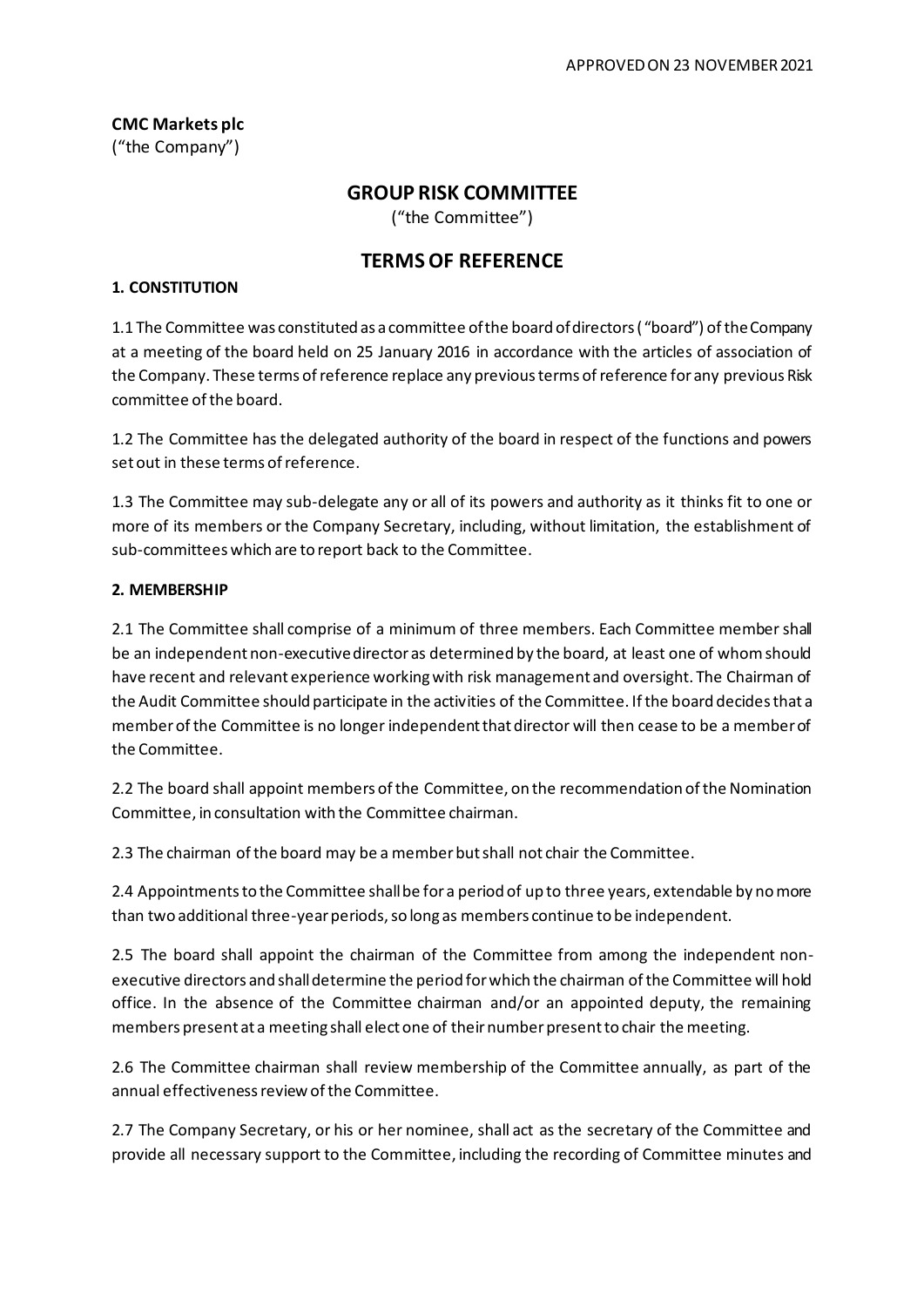ensuring that the Committee receives information and papers in a timely manner to enable full and proper consideration of the relevant issues.

## **3. MEETINGS: ATTENDANCE, NOTICE, QUORUM AND VOTING**

3.1 The Committee shall meet at least four times a year at appropriate times in the Company's reporting cycle.

3.2 Outside of the formal meeting programme, the Committee chairman shall maintain a dialogue with key individuals involved in the Company's governance, including the board chairman, the Chief Executive Officer, the Chief Operating & Financial Officer, Group Commercial Director, Group Head of Risk and Head of Compliance as required.

3.3 Only Committee members have the right to attend and vote at Committee meetings. However, the Chief Executive Officer, Chief Operating & Financial Officer, Group Commercial Director, Group Head of Risk, Head of Compliance, and other non-members may be invited to attend meetings of the Committee by invitation for all or part of any meetings as and when necessary. The Committee chairman shall have the discretion to decide who, other than the Committee members, shall attend and address Committee meetings.

3.4 The secretary of the Committee shall ascertain, at the beginning of each meeting, the existence of any conflicts of interest and minute them accordingly.

3.5 Committee members shall be deemed to meet together if they are in separate locations but are linked by conference telephone or other communication equipment which allows those participating to hear and speak to each other.

3.6 Meetings of the Committee shall be called by the secretary of the Committee at the request of any of its members or at the request of the Chief Executive Officer, Chief Operating & Financial Officer, Group Commercial Director, GroupHead of Risk or Head of Compliance

3.7 Unless otherwise agreed, notice of each meeting confirming the venue, time and date, together with an agenda of items to be considered, shall be sent to each member of the Committee and any other person invited to attend, at least three days prior to the meeting. Supporting papers shall be sent to Committee members and to other attendees as appropriate, at the same time, but Committee papers may be forwarded at shorter notice with the approval of the Committee chairman.

3.8 The quorum necessary for the transaction of business at a Committee meeting shall be two members for the duration of the meeting. If there is difficulty in achieving a quorum, independent non-executive directors, who are not members of the Committee, may be co-opted as members for individual meetings.

3.9 A duly convened Committee meeting at which a quorum is present shall be competent to exercise all or any of the authorities, powers and discretions vested in or exercisable by the Committee.

3.10 Each Committee member shall have one vote which may be cast on matters considered at the meeting. Votes can only be cast by members attending a Committee meeting.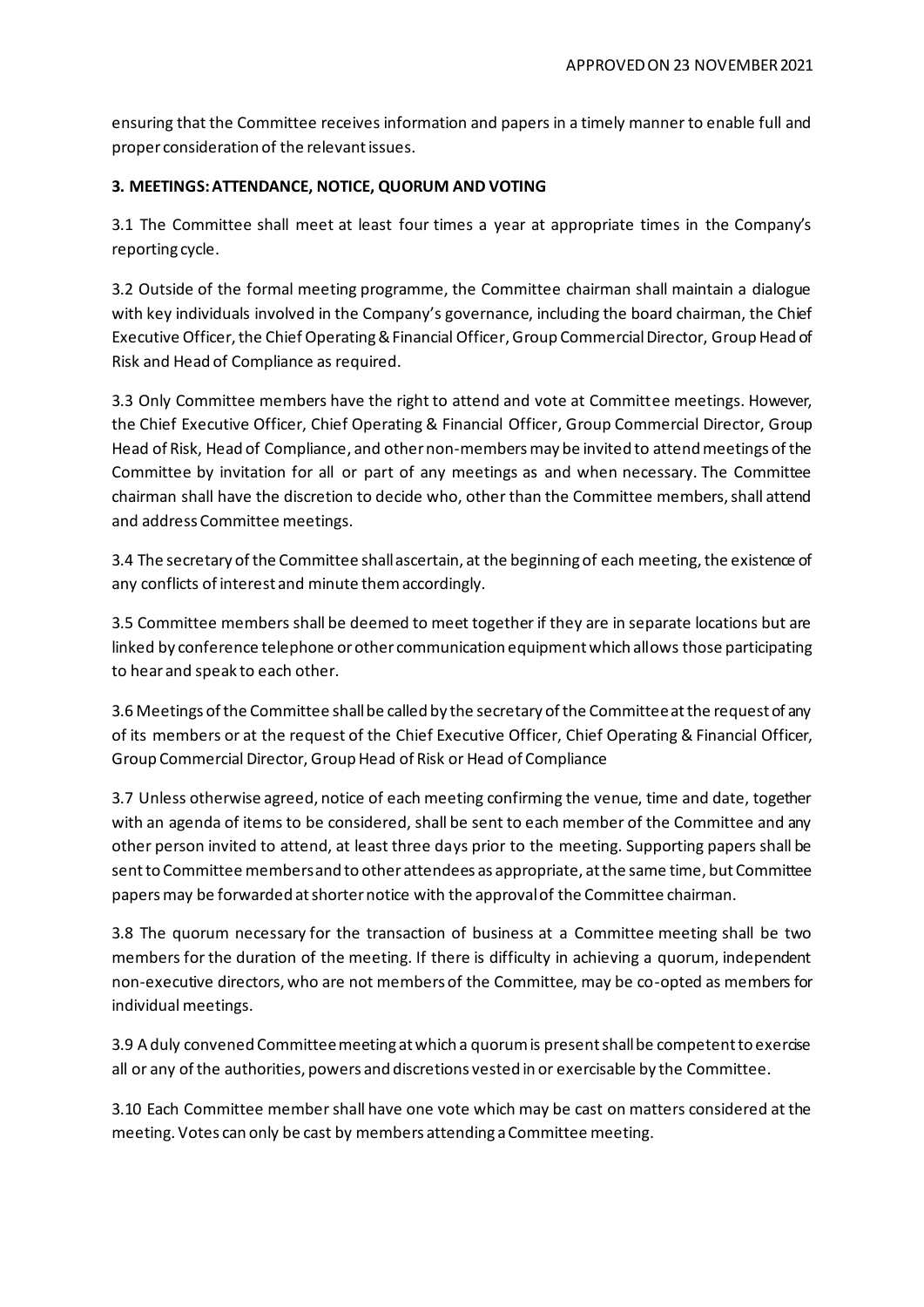3.11 If a matter that is considered by the Committee is one where a Committee member, either directly or indirectly, has a personal interest that member shall not be permitted to vote on that matter.

3.12 Except where he has a personal interest, the Committee chairman shall have a casting vote.

### **4. DUTIES AND RESPONSIBILITIES**

The Committee shall carry out the following duties for the Company and its subsidiaries, including CMC Markets UK plc, (the "Group") as appropriate:

4.1 Risk Framework and Appetite

The Committee shall:

(a) Monitor, review and advise the board, as appropriate, on the integrity of the risk reporting in relation to:

(i) The Company's overall risk appetite, tolerance and strategy, ensuring consideration of the current and prospective financial environment;

(ii) Current risk exposures of the Company and future risk strategy; and

(iii) The overall risk assessment processes reported to the board, ensuring both qualitative and quantitative metrics are used.

(b) Review and report to the board on significant risk reporting issues and judgements which the annual report and financial statements, interim reports, preliminary announcements and related formal statements contain having regard to matters communicated to it by the external auditor, internal auditors or senior management;

(c) Review the Company's capability to identify and manage new risk types;

(d) Review all material information presented with the financial statements, such as the risk report and the corporate governance statements, insofar as it relates to risk management;

(e) Review and, as appropriate, recommend for board approval the Risk Management Framework;

(f) Review and, as appropriate, recommend for board approval the Risk Appetite Statement;

(g) Review proposed strategic transactions, including acquisitions or disposals, ensuring appropriate due diligence is undertaken on risk aspects and implications for the risk appetite and tolerance of the Company. Independent external advice may be sought as appropriate; and

(h) Review and, if appropriate, recommend for board approval the Internal Capital Adequacy Assessment Process ("ICAAP"), Individual Liquidity Adequacy Assessment ("ILAA") and Contingency Funding Plan ("CFP") documents on an annual basis.

4.2 Risk management systems and internal controls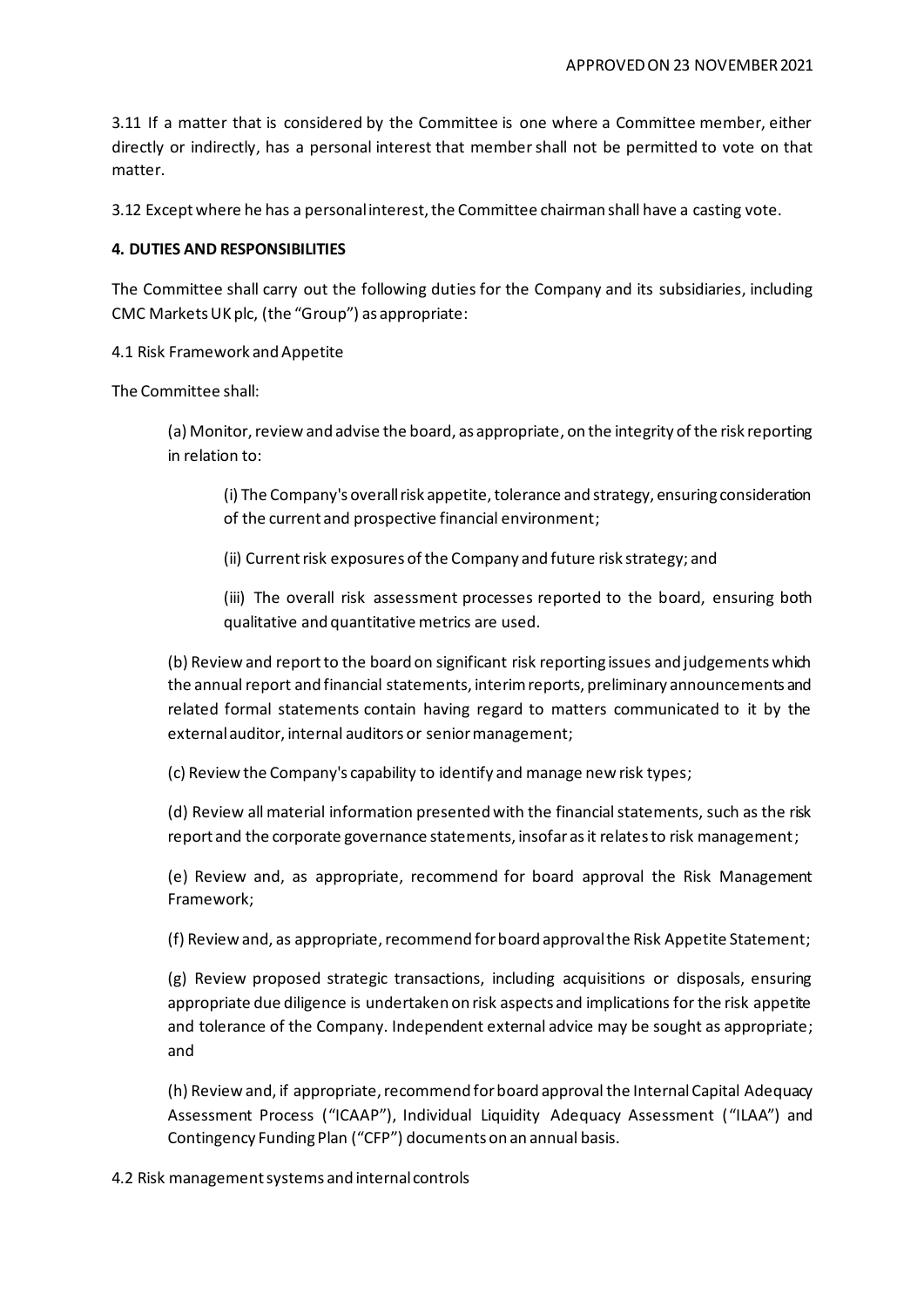#### The Committee shall:

(a) Risk management

(i) On behalf of the board (which retains overall responsibility for risk management), monitor the Company's risk management system and, at least annually, carry out a review of its effectiveness;

(ii) Where requested by the board, ensure that a robust assessment of the principal risks facing the Company has been undertaken and provide advice on the management and mitigation of those risks;

(iii) Oversee and advise the board on the Company's and the Group's current risk exposure and future risk strategy and annually consider whether the remuneration arrangements for executives incentivises inappropriate risk taking; and

(iv) Review reports on any material breaches of risk limits and the adequacy of proposed action(s).

(b) (i) Review the Company's risk systems and, at least annually, carry out a review of its effectiveness and approve the statement to be included in the annual report concerning risk management; and

(ii) Approve the annual Risk plan and monitoring plan/update.

- (c) (i) Review the assurance reports from management on the effectiveness of the internal control and risk management systems and the operational effectiveness of matters related to risk and control; and
- (d) (i) Consider any necessary disclosure implications of the process that has been applied by the board to deal with material risk management aspects of any significant problems disclosed in the annual report and accounts; and

(ii) Consider the major findings of any relevant internal investigations into risk weaknesses, ormisconduct and management's response, and also consider whether any such failings or weaknesses are significant and therefore require disclosure, the basis and accuracy of explanations given as to what actions are being taken to address them, and whether the level of disclosure of such actions is appropriate.

(e) Consider and monitor the remit of the risk management function and ensure it has adequate resources and appropriate access to information to enable it to perform its function effectively and in accordance with the relevant professional standards. The Committee shall also monitor whether the function has adequate independence and is free from management and other restrictions.

4.3 Appointment and removal of the Group Head of Risk and Head of Compliance

The Committee shall: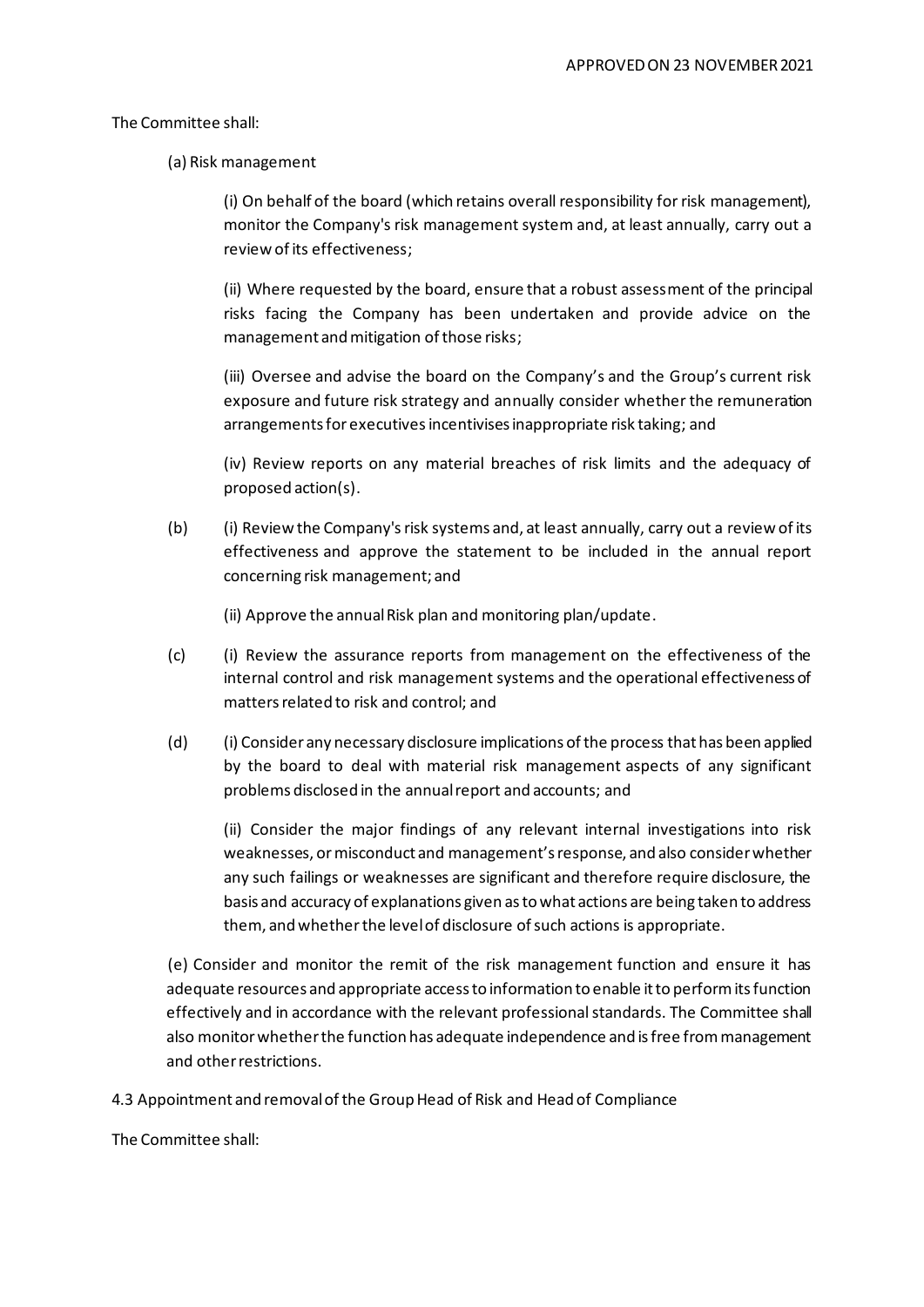(a) Recommend to the Nomination Committee/ board on the appointment or removal of the Group heads of Risk and Compliance functions;

(b) (i) Review all reports on the Company from the Group heads of Risk and Compliance functions; and

(ii) Monitor management's responsiveness to the findings and recommendations of the Group heads of Risk and Compliance functions.

(c) Ensure the Chief Operating & Financial Officer, Group Head of Risk and Head of Compliance have the right of unfettereddirect access to the Chairman of the board and to the Committee.

## 4.4 Compliance

The Committee shall:

(a) Review the Company's systems and controls for ethical behaviour and the prevention of financial crimes (including but not limited to bribery and money laundering) and receive reports on non-compliance;

(b) Keep under review the adequacy and effectiveness of the Company's compliance function;

(c) Approve the annual Compliance plan and monitoring plan/update; and

(d) Review the timeliness of, and reports on, the effectiveness of corrective action taken by management in response to recommendations arising from the Company's compliance monitoring.

## **5. MINUTES OF MEETINGS**

5.1 The company secretary (or his or her nominee) shall minute the proceedings and resolutions of all Committee meetings, including the names of those present and in attendance.

5.2 Draft minutes of Committee meetings shall be circulated promptly to all Committee members.

5.3 A resolution in writing and signed by all Committee members will be as effective as a resolution passed at a Committee meeting. Any written resolution shall be tabled and noted at the next meeting of the Committee.

## **6. ANNUAL GENERAL MEETING**

6.1 All Committee members shall attend the annual general meeting and the Committee chairman (or other appropriate member) shall be available to respond to any shareholder questions on the Committee's activities and areas of responsibility.

6.2 Consider and make recommendations to the board, to be put to shareholders for approval at the Company's Annual General Meeting ("AGM"), on any necessary risk related matters.

# **7. REPORTING RESPONSIBILITIES**

The Committee shall: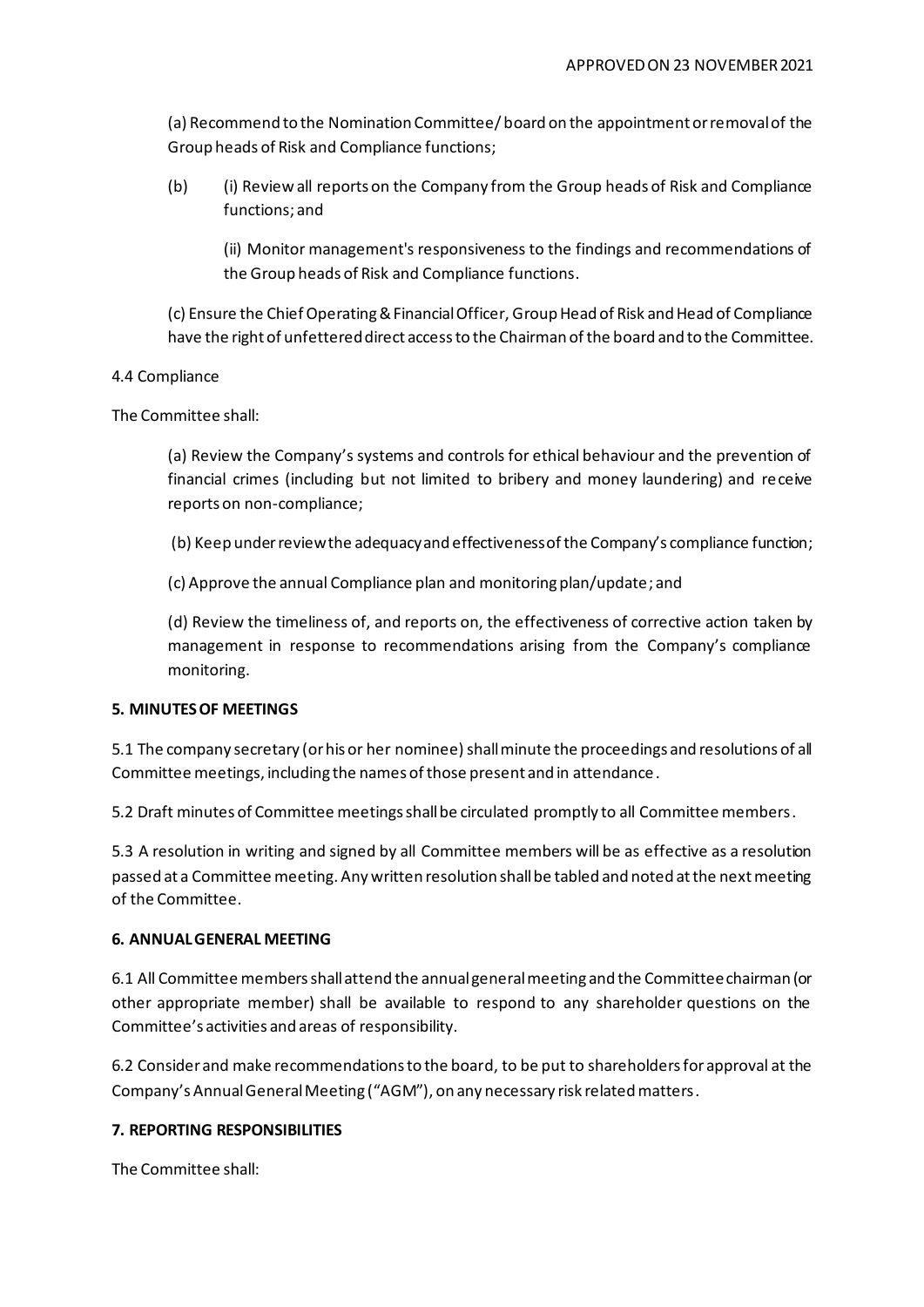7.1 Report to the board on its proceedings after each meeting on all matters within its duties and responsibilities and the minutes of all Committee meetings shall be made available to board members;

7.2 Prepare a formal report to shareholders on its activities to be included in the Company's annual report, which shall include:

(a) Details of the membership of the Committee, number of meetings held and attendance over the course of the year;

(b) The significant issues that the Committee considered in relation to risk management and how these issues were addressed, having regard to matters communicated to it by the external auditor;

(c) Confirmation that the board has carried out a robust assessment of the principal risks facing the Company, a description of those risks and an explanation as to how they are being managed and mitigated;

(d) Reporting on stress testing other than that included within the ICAAP process; and

(e) Any other issues on which the board has requested the Committee's opinion.

7.3 In compiling the above report, exercise judgement in deciding which of the issues it considers in relation to risk management are significant, but include at least those matters that have informed the board's assessment of the quality/ appropriateness of the Company's risk management;

7.4 Make whatever recommendations to the board it deems appropriate on any area within its remit where action or improvement is needed;

7.5 Where disagreements between the Committee and the board cannot be resolved, report the issue to the shareholders as part of the report on the Committee's activities in the annual report;

7.6 The director's report in the annual report and accounts should set out risk management objectives and policies including in relation to financial instruments; and

7.7 Make available to shareholders these terms of reference by placing them on the Company's website.

## **8. GENERAL MATTERS**

The Committee shall:

8.1 Consider other duties determined by the board from time to time;

8.2 Have access to sufficient resources in order to carry out its duties, including access to the Company Secretary, as required;

8.3 Be provided with appropriate and timely training, both in the form of an induction programme for new members and on an on-going basis for all members. Any individual training should be discussed and agreed with the Company Secretary;